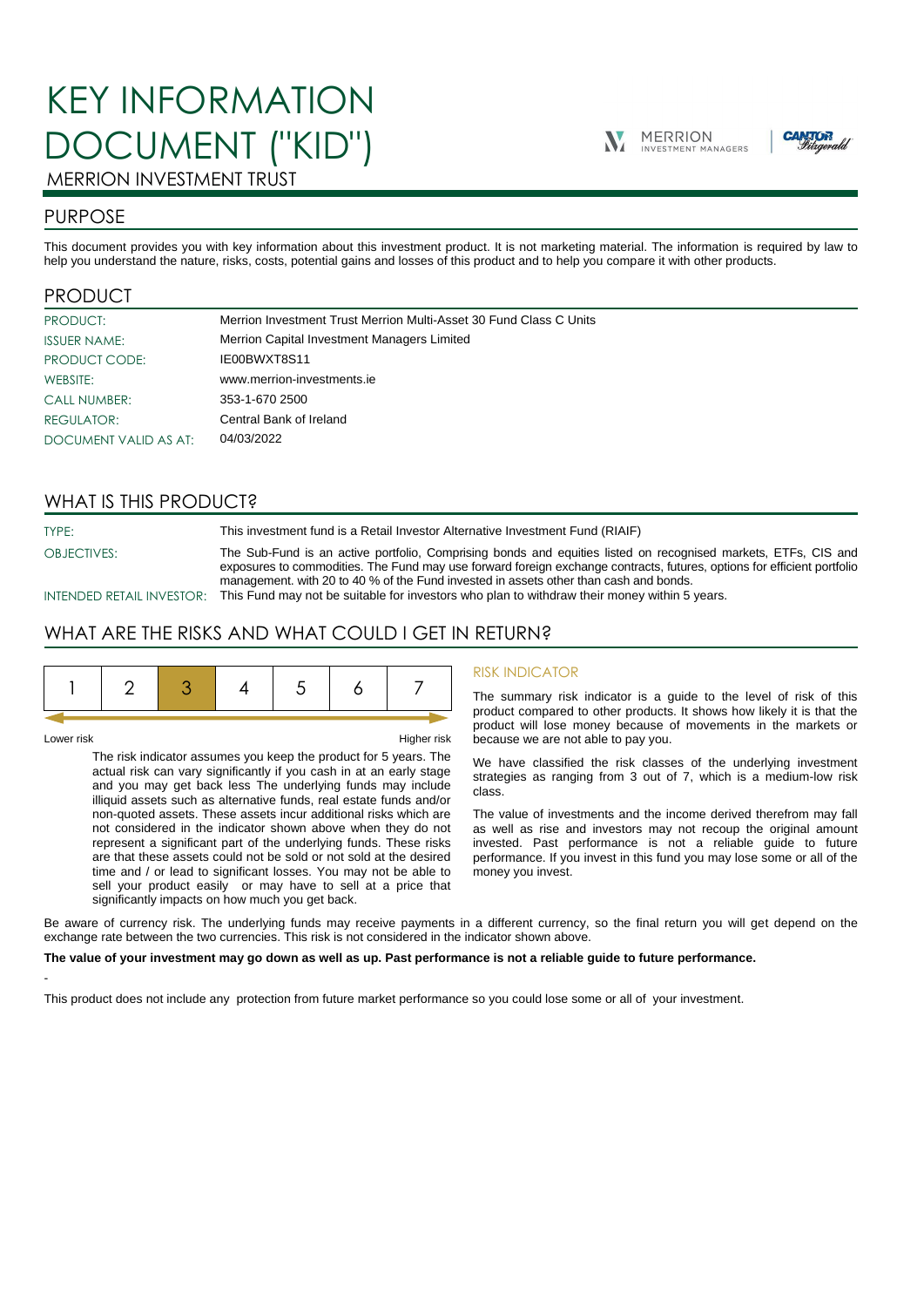#### PERFORMANCE SCENARIOS

Market developments in the future cannot be accurately predicted. The scenarios shown are only an indication of some of the possible outcomes based on recent returns. Actual returns could be lower.

#### INVESTMENT 10000 EUR

| <b>SURVIVAL SCENARIOS</b>  |                                     | 1 YEAR        | 3 YEARS       | 5 YEARS<br><i><b>IRECOMMENDED</b></i><br><b>HOLDING PERIOD)</b> |
|----------------------------|-------------------------------------|---------------|---------------|-----------------------------------------------------------------|
| STRESS SCENARIO            | What might you get back after costs | 4 701.43 EUR  | 8 189.95 EUR  | 7712.54 EUR                                                     |
|                            | Average return each year            | $-52.99%$     | $-6.44%$      | $-5.06%$                                                        |
| UNFAVOURABLE SCENARIO      | What might you get back after costs | 9639.4 EUR    | 9 938.25 EUR  | 10 441.1 EUR                                                    |
|                            | Average return each year            | $-3.61%$      | $-0.21%$      | 0.87%                                                           |
| <b>MODERATE SCENARIO</b>   | What might you get back after costs | 10476.59 EUR  | 11 471.04 EUR | 12 559.88 EUR                                                   |
|                            | Average return each year            | 4.77%         | 4.68%         | 4.66%                                                           |
| <b>FAVOURABLE SCENARIO</b> | What might you get back after costs | 11 341.06 EUR | 13 187.39 EUR | 15 048.32 EUR                                                   |
|                            | Average return each year            | 13.41%        | 9.66%         | 8.52%                                                           |

This table shows the money you could get back over the recommended holding period, under different scenarios, assuming that you invest 10000 EUR.

The scenarios shown illustrate how your investment could perform. You can compare them with the scenarios of other products.

The scenarios presented are an estimate of future performance based on evidence from the past, and are not an exact indicator. What you get will vary depending on how the market performs and how long you keep the investment.

# WHAT HAPPENS IF MERRION CAPITAL INVESTMENT MANAGERS LIMITED IS UNABLE TO PAY OUT?

In the unlikely event of a default of the Manager (the manufacturer) – Merrion Capital Investment Managers Ltd.; the sub-fund employs an independent depositary (Northern Trust Fiduciary Services (Ireland) Limited) to hold and register the sub-funds' assets independent of the Manager. For further information on the depositary and the sub-fund structure, please refer to the Merrion Investment Trust Prospectus which can be found at: http://www.merrion-investments.ie/assets/riaifpros.pdf

# WHAT ARE THE COSTS?

#### COSTS OVER TIME

The Reduction in Yield (RIY) shows what impact the total costs you pay will have on the investment return you might get. The total costs take into account one-off, ongoing and incidental costs.

The amounts shown here are the cumulative costs of the product itself, for three different holding periods. They include potential early exit penalties. The figures assume you invest 10,000 EUR. The figures are estimates and may change in the future.

The person selling you or advising you about this product may charge you other costs. If so, this person will provide you with information about these costs, and show you the impact that all costs will have on your investment over time.

| INVESTMENT 10000 EUR            |                | IF YOU CASH IN AFTER 1 YEAR IF YOU CASH IN AFTER 3 YEARS IF YOU CASH IN AFTER 5 YEARS |            |
|---------------------------------|----------------|---------------------------------------------------------------------------------------|------------|
| Total costs                     | <b>145 EUR</b> | 483.31 EUR                                                                            | 894.46 EUR |
| Impact on return (RIY) per year | $1.45 \%$      | 1.45%                                                                                 | 1.45 %     |

### COMPOSITION OF COSTS

The table below shows:

\* The impact each year of the different types of costs on the investment return you might get at the end of the recommended holding period.

\* What the different cost categories mean.